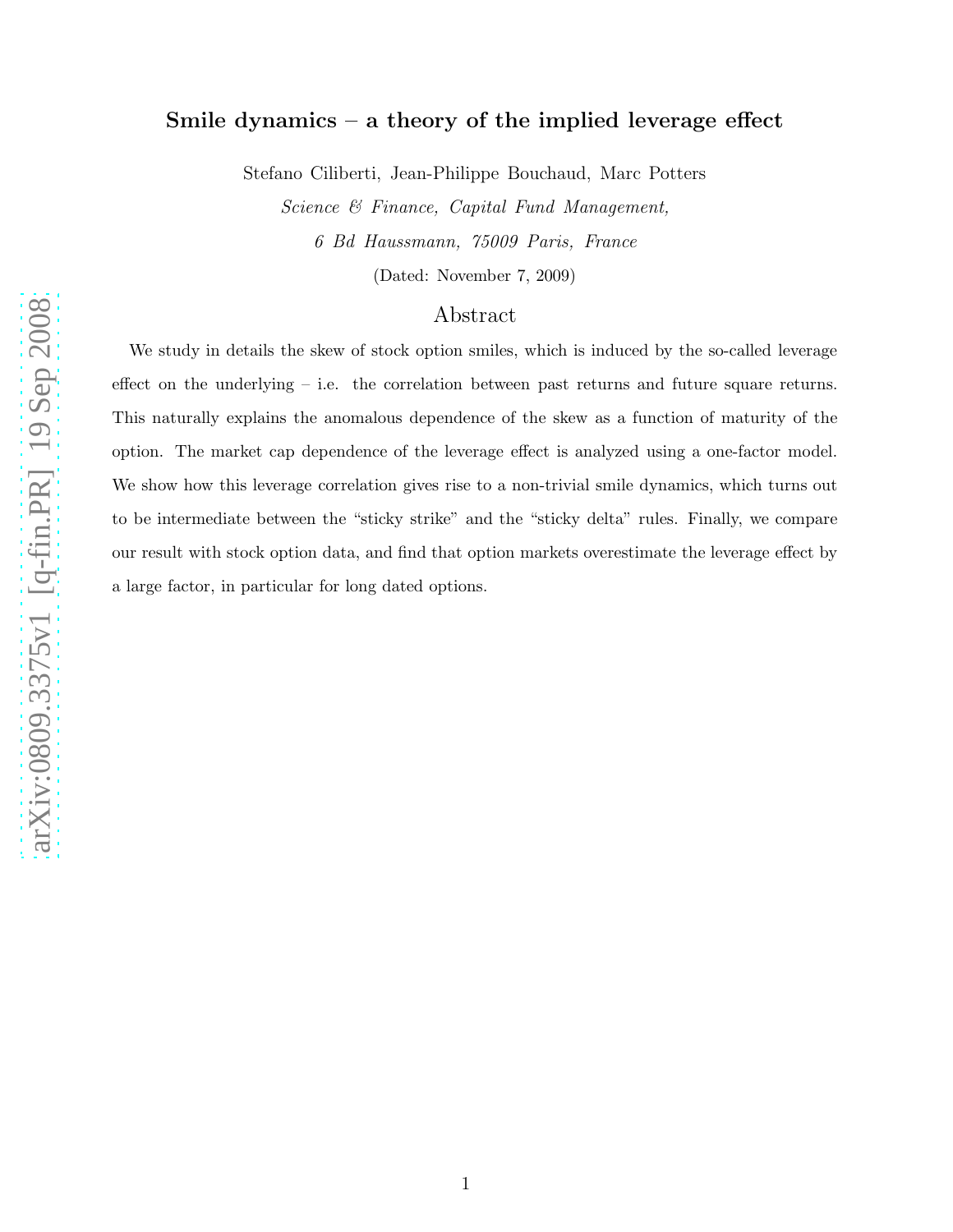#### I. INTRODUCTION

It is by now well known that the Black-Scholes model is a gross oversimplification of real price changes. Non Gaussian effects have to be factored in order to explain (or possibly to predict) the shape of the so-called volatility smile, i.e. the dependence of the implied volatility of options on the strike price and maturity. Market prices of options, once converted into an effective Black-Scholes volatility, indeed lead to volatility surfaces – the implied volatility depends both on the strike price  $K$  and the maturity  $T$ . But matters are even more complicated since the whole surface is itself time dependent: the implied volatility associated to a given strike and maturity changes from one day to the next (see e.g. [\[1](#page-10-0)]). An adequate model for the dynamics of the volatility surface is crucial for volatility risk management and for market making, for instance. Market practice on this issue follows simple rules of thumb [\[2](#page-10-1)], such as the "sticky strike" rule where the volatility of a given strike and maturity remains constant as time evolves. Another rule is "sticky delta" (or "sticky moneyness") where the volatility associated to a given moneyness stays constant, which means, to a first approximation, that the volatility smile is anchored to the underlying asset price.

From a theoretical point of view, different routes have been suggested over the years to handle smile dynamics. One is to rely on local volatility models, popularized by Dupire [\[3\]](#page-10-2) and Derman and Kani [\[4](#page-10-3)], where the underlying is assumed to follow a (geometric) Brownian motion with a local value of the volatility that depends deterministically on the price level and time. As shown by Dupire, it is always possible to choose this dependence such that the smile surface is fitted exactly. This has been considered by many to be a very desirable feature, and such an approach has had considerable success among quants. Unfortunately, this idea suffers from lethal drawbacks. For one thing, this approach predicts that when the price of the underlying asset decreases, the smile shifts to higher prices and vice versa (see the detailed discussion of this point in [\[5\]](#page-10-4)). This is completely opposite to what is observed in reality, where asset prices and market smiles tend to move in the same direction. From a more fundamental point of view, local volatility models cannot possibly represent a plausible dynamics for the underlying. The whole approach is, in our mind, a victory of the "fit only" approach to derivative pricing and the demise of *theory*, in the sense of a true, first principle understanding of option prices in terms of realistic models of asset prices. Contrarily to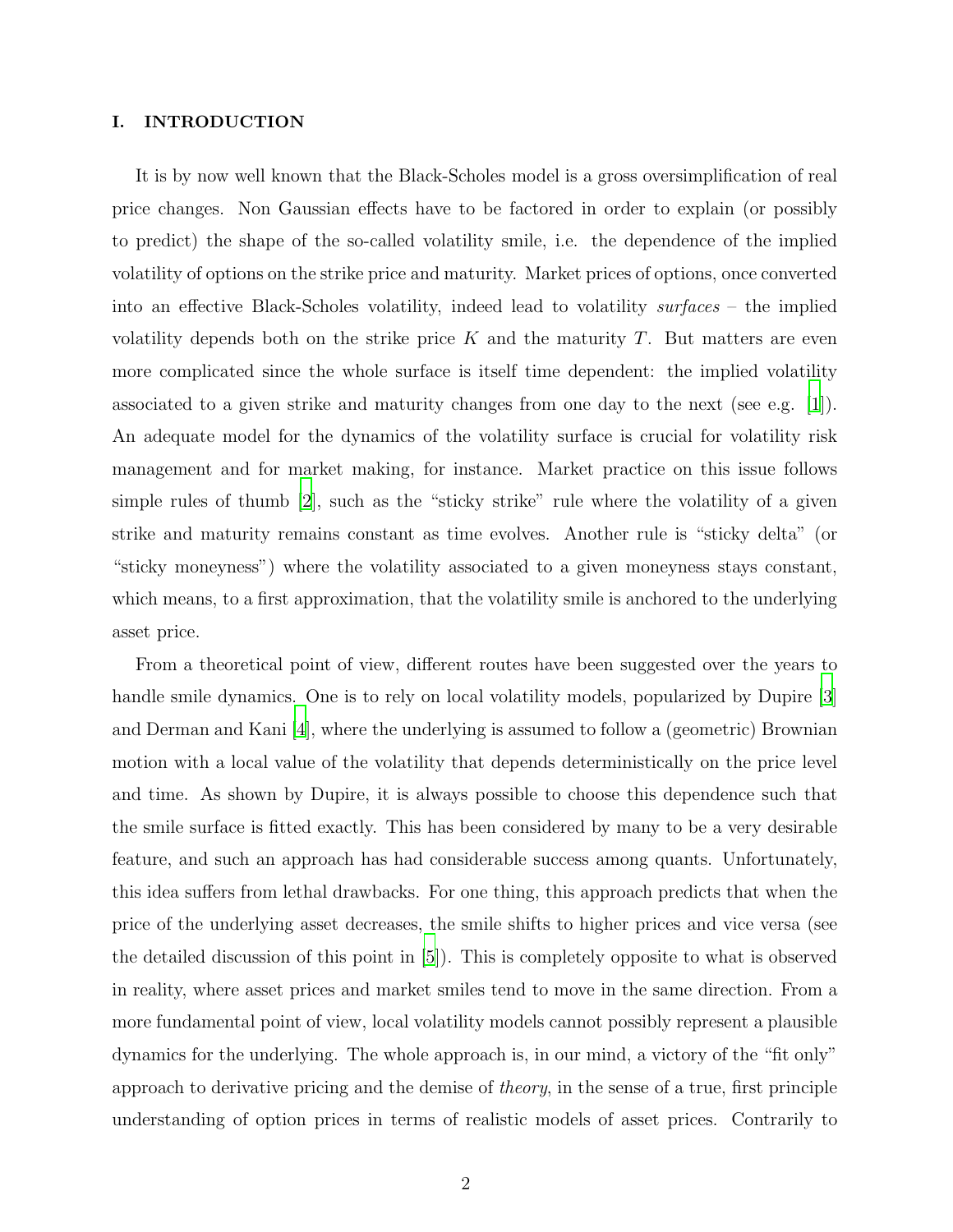what many quants believe, even a perfect fit of the smile is not necessarily a good model of the smile.

A more promising path starts from realistic models for the true dynamics of the underlying. Many models have been proposed in order to account for the non-Gaussian nature of price changes: jumps and Lévy processes  $[6]$ , GARCH and stochastic volatility models  $[7, 8]$  $[7, 8]$ , multiscale multifractal models [\[9](#page-12-2), [10](#page-12-3)], mixed jumps/stochastic vol models, etc. One particularly elaborate model of this kind is the so-called SABR model, where the log-volatility follows a random walk correlated with the price itself in order to capture the leverage effect, i.e. the rise of volatility when prices fall (and vice-versa, see below). Interestingly, all these models predict a certain term structure for the cumulants (skewness, kurtosis) of the return distribution over different time scales, which in turn allows one to calculate the parabolic shape of the smile for near-the-money options of different maturities  $T$  [\[5,](#page-10-4) [11](#page-12-4), [12](#page-12-5), [13\]](#page-12-6). For example, models where returns are independent, identically distributed – IID – variables (like Lévy processes), the skewness is predicted to decay like  $T^{-1/2}$  and the kurtosis as  $T^{-1}$ . As we show below, the leverage effect leads to a much richer term structure of the skewness, whereas long-ranged volatility clustering leads to a non trivial term structure of the kurtosis [\[13](#page-12-6)].

The aim of this paper is to explore the dynamics of the smile around the money, within the lowest order approximation that only retains the skewness effect. We show that such an approximation leads to an explicit prediction for dynamics of the smile, in particular of the implied leverage effect, i.e., the correlation between returns and at the money implied volatilities. Our result only depends on the historical leverage correlation, and predicts a volatility shift intermediate between "sticky strike" (for short maturities) and "sticky delta" (for long maturities), in a way that we detail below. We then compare our result with market option data on stocks and indices, and find that the market on average overestimates the leverage effect by a rather large factor.

# II. VOLATILITY SMILE: CUMULANT EXPANSION AND HISTORICAL LEVERAGE

Let us first recall the cumulant expansion of the volatility smile, worked out in slightly different form in several papers (see  $[11, 12, 13]$  $[11, 12, 13]$  $[11, 12, 13]$  and also  $[5, 14, 15]$  $[5, 14, 15]$  $[5, 14, 15]$  $[5, 14, 15]$  $[5, 14, 15]$ ). Converted into a Black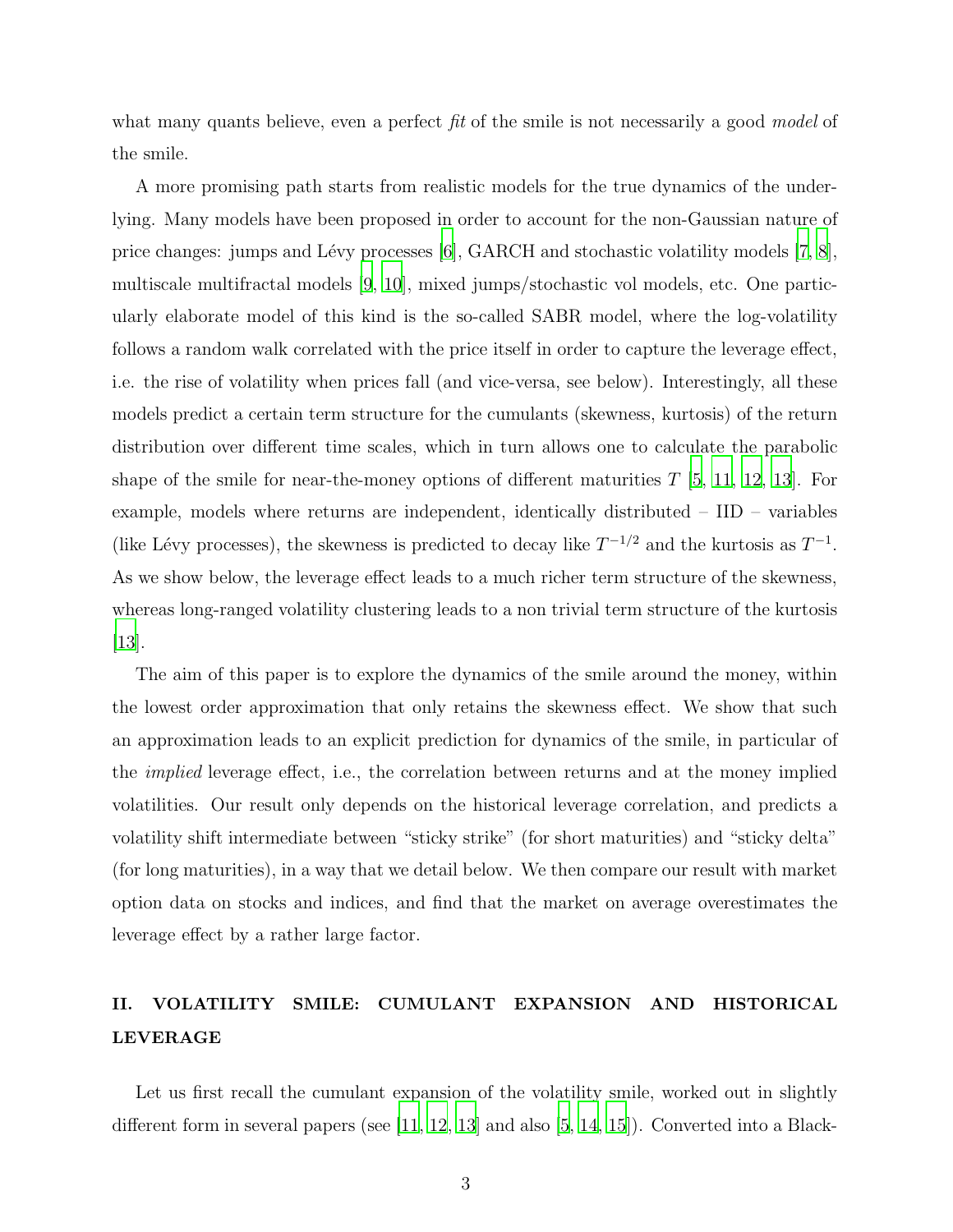Scholes volatility  $\Sigma$ , the price of a near-the-money option of maturity T can be generally expressed as:

$$
\Sigma(K,T) = \sigma \left[ 1 + \frac{\zeta(T)}{6} \mathcal{M} + \frac{\kappa(T)}{24} (\mathcal{M}^2 - 1) + \mathcal{O}(\mathcal{M}^3) \right]
$$
 (1)

where K is the strike, S the price of the underlying,  $\sigma$  the true volatility of the stock and  $\mathcal{M} = (Ke^{-rT}/S - 1)/\sigma\sqrt{T}$  is the moneyness.  $\zeta(T)$  and  $\kappa(T)$  are respectively the skewness and the kurtosis of the forward looking, un-drifted probability of price changes over lag T [\[13](#page-12-6)]. In the above formula we neglect various terms that are usually small (for example, a term in  $\zeta^2 \mathcal{M}^2$  that is small compared to the kurtosis contribution). In the following we will in fact discard the quadratic contribution and study the assymmetry of the volatility smile for options in the immediate vicinity of the money, where the smile is entirely described by the volatility and the skewness. Although both these quantities should be interpreted as forward looking, it proves very useful to see what a purely historical approach has to say. The unconditional historical skewness can be written in full generality as  $[13]:[18]$  $[13]:[18]$ 

<span id="page-3-0"></span>
$$
\zeta(T) = \frac{\zeta_1}{\sqrt{T}} + \frac{3}{\sqrt{T}} \sum_{t=1}^{T} \left( 1 - \frac{t}{T} \right) g_L(t) , \qquad (2)
$$

where  $\zeta_1$  is the skewness of daily returns and  $g_L(t)$  is the *leverage correlation function* of daily returns  $g_L(t) = \langle r_i r_{i+t}^2 \rangle_c / \sigma^3$ , which was studied in, e.g. [\[16](#page-13-3), [17\]](#page-13-4). For IID returns,  $g_L(t) \equiv 0$  and the skewness decays as  $T^{-1/2}$ . Negative price-volatility correlations produce anomalous skewness, that can even grow with maturity before decaying to zero. An example of this is shown in Fig. 1 for a collection of international indices. A good fit of  $g_L(t)$  can be obtained with a pure exponential:  $g_L(t) = -A \exp(-t/t_L)$ , as also shown in Fig. 1 for the OEX. This functional form for the leverage correlation leads to the following explicit shape for the skewness:

<span id="page-3-1"></span>
$$
\zeta(T) = \frac{\zeta_1}{\sqrt{T}} - \frac{3A}{T^{3/2}} \left( Tt_L - t_L^2 (1 - \exp(-T/t_L)) \right) . \tag{3}
$$

It is easy to check that the leverage induced term first increases as  $T^{1/2}$ , reaches a maximum for  $T \approx 2t_L$  and decays back to zero as  $T^{-1/2}$  for large maturities.

It is also interesting to measure the historical skewness of individual stocks, which is much less pronounced than the index leverage  $[16]$  – see Figs. 2-a,b,c for small, mid and large caps, and Fig. 2-d for a direct comparison between different market caps. Here again a purely exponential fit is acceptable, with however parameters  $A$  and  $t_L$  that depend on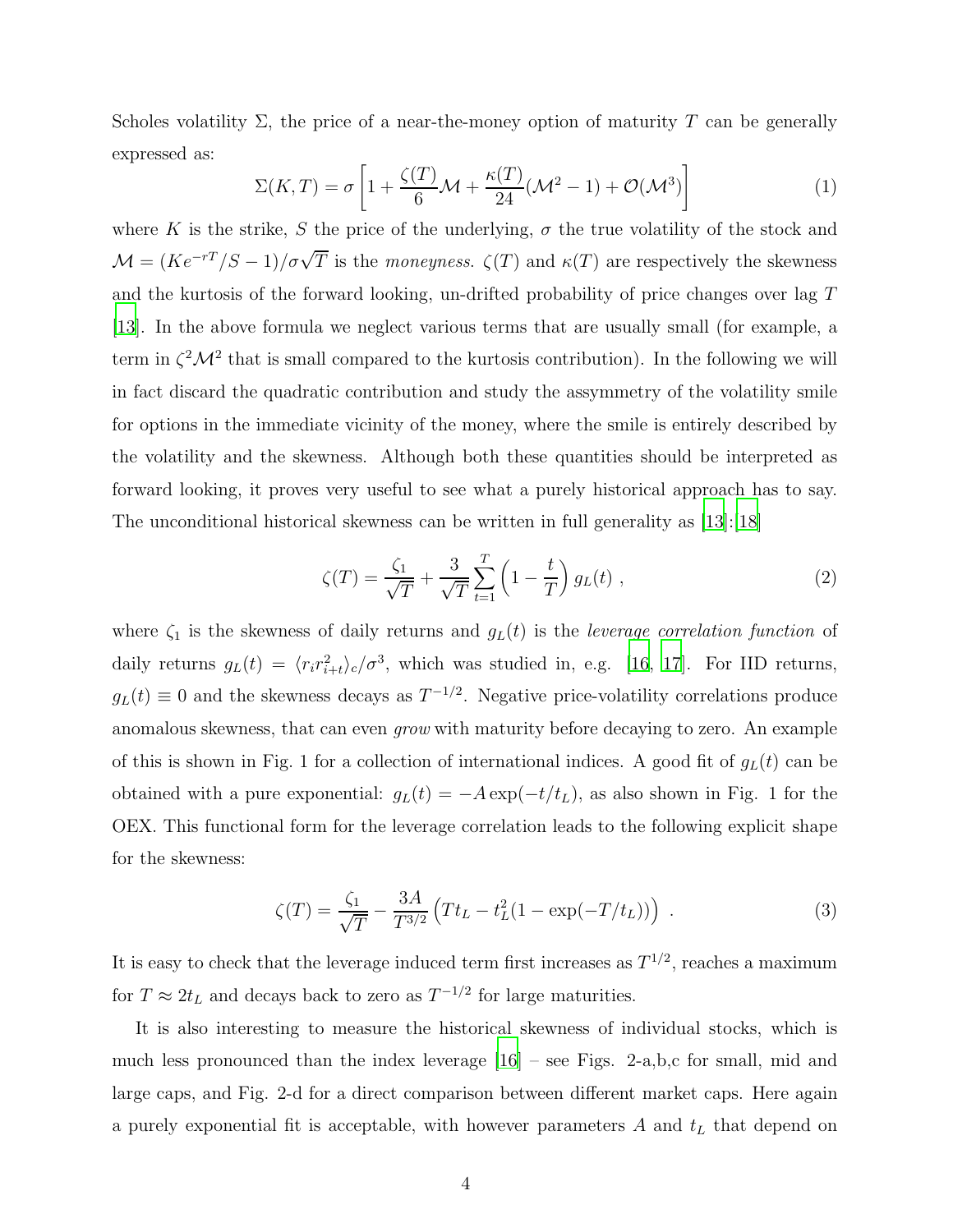

FIG. 1: Historical skewness of some of the major indexes as a function of the horizon  $T$ , computed from Eq. [2.](#page-3-0) The data used refer to the period 1990-2006. The SPX skewness (not shown) is nearly indistinguishable from that of the OEX. The actual shape of this curve is however found to vary quite significantly with the time period. We also show the fit for the OEX with Eq. [3,](#page-3-1) leading to  $A = 0.16$  and  $t_L = 31$  days.

the stock, mostly through market capitalisation  $M$ . For the period 2001 – 2006, we find that  $t_L \sim 12$  days across all Ms, whereas A increases by a factor 2 to 3 between  $M = 5 \, 10^8$ and  $M = 510^{10}$ . A possible intuitive explanation for this increase of A is that the influence of the market mode is stronger on large cap stocks than on small cap stocks, for which the idiosyncratic contribution is larger. In this case, it would indeed be expected that the leverage of large cap stocks is more akin to an index leverage effect.

In order to better understand this phenomenon, we postulate a simple one-factor model for the returns of a given stock:  $r_t = \beta \Phi_t + \varepsilon_t$ , where  $\Phi$  is the market return (which we approximate by the S&P500), and  $\varepsilon_t$  is the idiosyncratic term, uncorrelated with  $\Phi_t$ . The total volatility  $\sigma^2$  is decomposed into  $\sigma^2 = \beta^2 \sigma_{\Phi}^2 + \sigma_{\varepsilon}^2$  $\epsilon$ ; typically the second term is two to three times larger than the first one. The total skewness of a stock can be also be decomposed into three different contributions: market-induced vol on the market mode, market-induced vol on the idiosyncratic part and idiosyncratic-induced vol on itself. More precisely, one can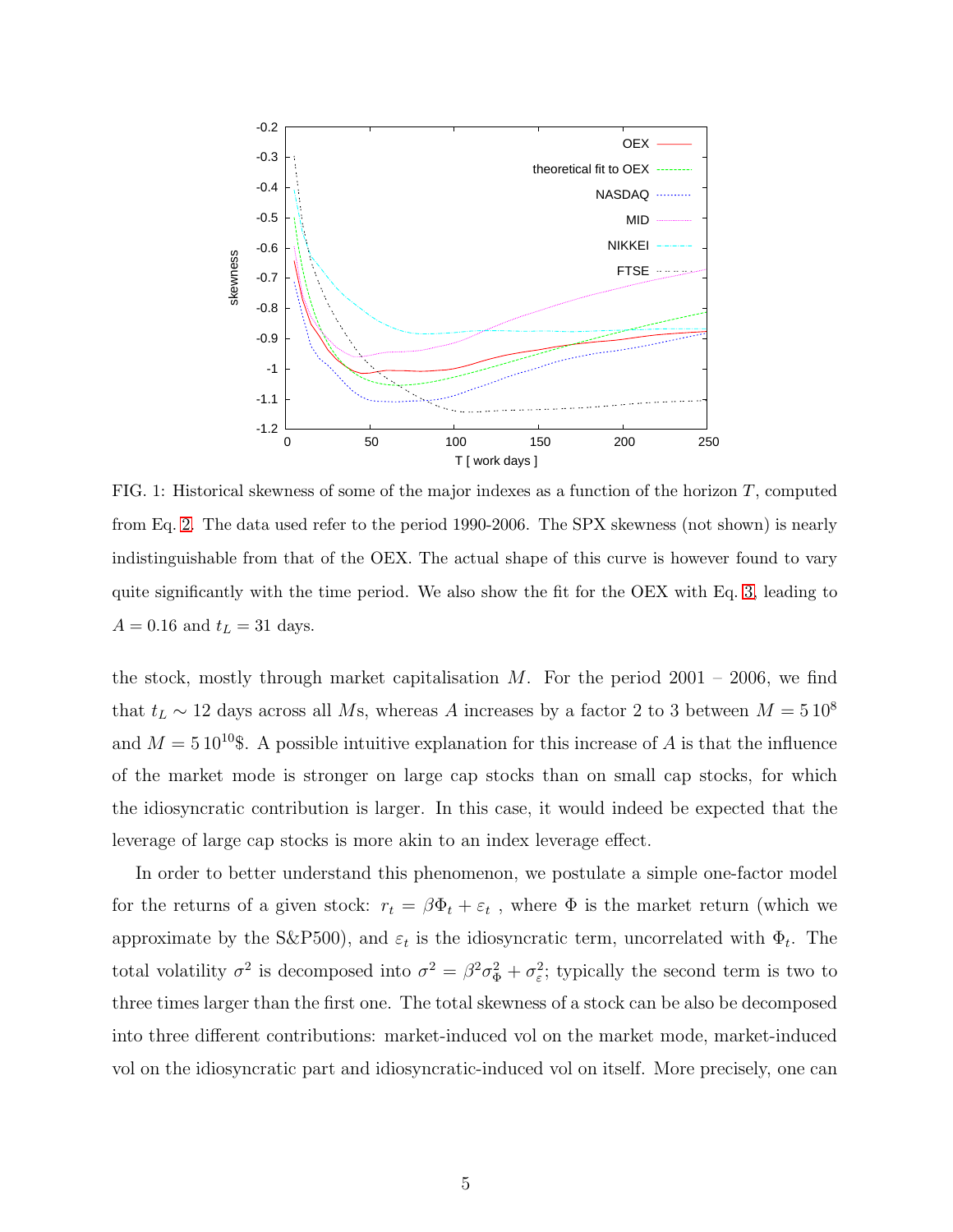

FIG. 2: Historical skewness for individual stocks (symbols with error bars) and decomposition using a one-factor model, Eq. [\(4\)](#page-5-0). Top left, top right, and bottom left panels refer to (resp) small, mid, and large cap US stocks, in the period 2002-2008. In each panel, we show the three contributions appearing in Eq. [4,](#page-5-0) together with the total stock skewness. The notable feature is that the index/idiosyncratic contribution  $\zeta^{\Phi \to \varepsilon}(T)$  increases with market cap. The bottom right compares the skewness of different market capitalisations and the index skewness.

write:[\[19](#page-13-5)]

<span id="page-5-0"></span>
$$
\zeta(T) = \zeta^{\varepsilon \to \varepsilon}(T) + \left(\frac{\beta \sigma_{\Phi}}{\sigma}\right) \zeta^{\Phi \to \varepsilon}(T) + \left(\frac{\beta \sigma_{\Phi}}{\sigma}\right)^3 \zeta^{\Phi \to \Phi}(T) , \qquad (4)
$$

with obvious notations. Note that the market-induced vol contributions are weighted by the ratio of the market factor vol to the total volatility, which decreases for smaller cap stocks. The three  $\zeta$ 's are all of the same order of magnitude, with  $\zeta^{\Phi \to \Phi}(T)$  a factor 2-3 larger than the other two. Interestingly the other two contributions cross as a function of T: the idiosyncratic-induced vol on itself is dominant at small  $T$ , whereas the market- and their maturity dependence is shown in Fig. 2 for small, mid and large cap stocks, together with the average total leverage effect. We have checked that the weighted contribution of the three terms add up the total effect, as should be. In Fig. 3 we also show the ratio  $\beta \sigma_{\Phi}/\sigma$ as a function of the market cap  $M$ . Although this ratio indeed increases with  $M$ , another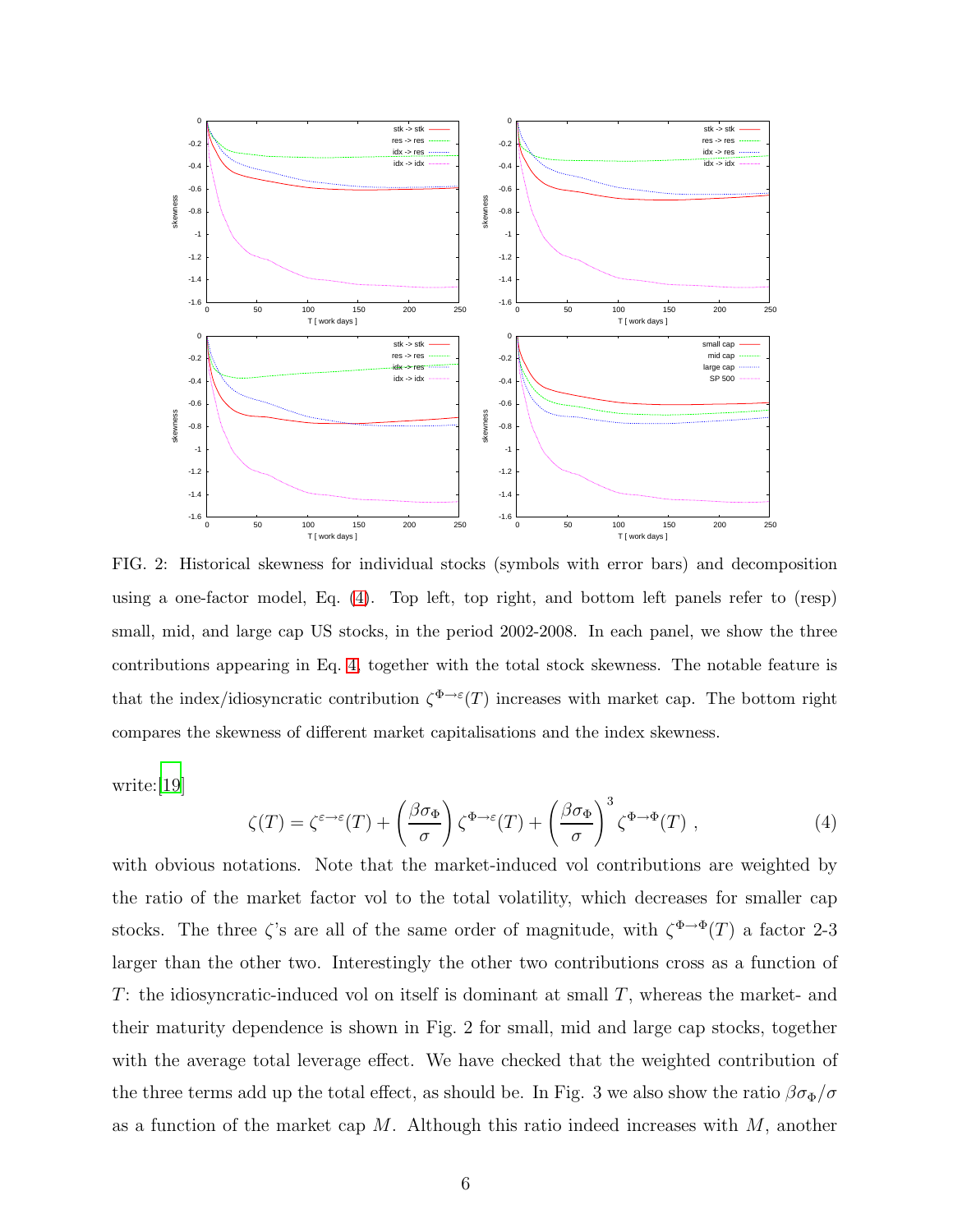

FIG. 3: Ratio  $\beta \sigma_{\Phi}/\sigma$  as a function of market cap. When raised to the power three as in Eq. [4,](#page-5-0) the market leverage effect contributes to roughly a fourth of the total skewness  $\zeta(T)$ .

effect that explains the increase of the leverage effect with market cap is the growth of the index/idiosyncratic leverage effect  $\zeta^{\Phi \to \varepsilon}(T)$  (see Fig. 2).

### III. THE IMPLIED LEVERAGE EFFECT

We now turn to the dynamics of the smile, in particular of the *implied* leverage effect that measures how the at-the-money (ATM) implied volatility is correlated with the stock return. For a given day  $t$ , the implied vol reads, to first order in moneyness:

<span id="page-6-0"></span>
$$
\Sigma_t(\mathcal{M}, T) \approx \sigma_t(T) \left[ 1 + \frac{\zeta(T)}{6} \mathcal{M} \right]
$$
\n(5)

where

$$
\sigma_t^2(T) = E[\frac{1}{T} \int_t^{t+T} r_{t'}^2 dt'] \tag{6}
$$

is the expected average squared volatility between now and maturity, and is equal, within this approximation, to the ATM vol:

$$
\Sigma_t(\mathcal{M}=0,T)=\sigma_t(T) \tag{7}
$$

Now, between t and  $t + 1$ , the price evolves as  $S_t \to S_t + r_t S_t$ . How is the smile expected to react? There are two simple rules of thumb commonly used in the market place: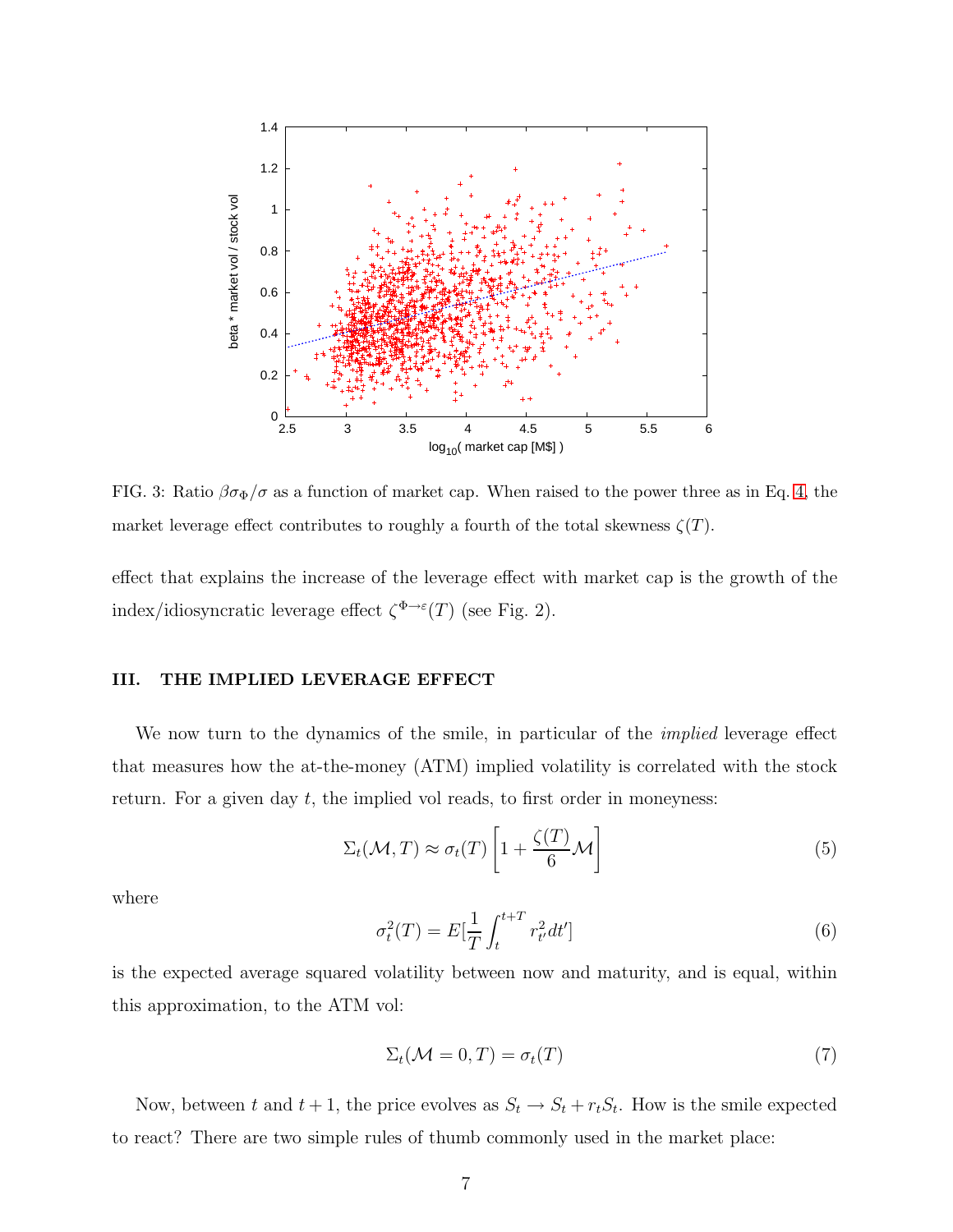• Sticky Strike (ss): The implied volatility of an option is only a function of the strike, but does not depend on the price of the underlying (at least locally). Formally,  $\Sigma_{t+1}(K|S_{t+1}) = \Sigma_t(K|S_t)$ . From the above general formula, the change of volatility should be proportional to:

$$
\frac{\partial \Sigma_t}{\partial S_t} = \frac{\partial \sigma_t(T)}{\partial S_t} \left[ 1 + \frac{\zeta(T)}{6} \mathcal{M} \right] + \frac{\sigma_t(T)\zeta(T)}{6} \frac{\partial \mathcal{M}}{\partial S_t}
$$
(8)

Setting this derivative to zero and focusing to the ATM vol  $(M = 0)$ , one deduces:

$$
\partial \Sigma_t(0,T)|_{ss} \approx \frac{\zeta(T)}{6S\sqrt{T}} \partial S \tag{9}
$$

• Sticky Delta  $(s\Delta)$ : In this case, the smile is assumed to move with the underlying, so that the implied volatility of a given moneyness does not change. In particular, the ATM vol does not change:

$$
\partial \Sigma_t(0,T)|_{s\Delta} = 0 \tag{10}
$$

A purely historical theory of the implied volatility leads to a prediction that is in between the above rules of thumb. One starts from the above implied vol expansion Eq. [\(5\)](#page-6-0) and consider the impact of the change in the price both on the expected future realized vol and on the moneyness. More precisely, the ATM vol evolves as:

$$
\partial \ln \Sigma_t(0,T) = \partial \ln \sigma_t(T) - \frac{\zeta(T)}{6\sigma_t \sqrt{T}} \partial \ln S. \tag{11}
$$

From the definition of the leverage correlation function, and neglecting higher order (kurtosis) correlations, the expected relative change of the future realized volatility is given by:

$$
\delta \sigma_t(T) = \left[\frac{1}{2T} \int_0^T du g_L(u)\right] r_t \tag{12}
$$

Collecting all contributions, one finds that the change of ATM vol for a given stock return r and a given maturity T reads (we drop the t dependence):

$$
\frac{\delta \Sigma(0,T)}{\Sigma(0,T)} = \frac{1}{2\sigma(T)T} \left[ \frac{1}{T} \int_0^T du \ u \ g_L(u) + \frac{\zeta_1}{3} \right] r \equiv \gamma(T)r,\tag{13}
$$

where we have defined the *implied leverage* coefficient  $\gamma(T)$ . We assume, as above, an exponential behaviour for the leverage correlation function,  $g_L(u) = -A \exp(-t/t_L)$  and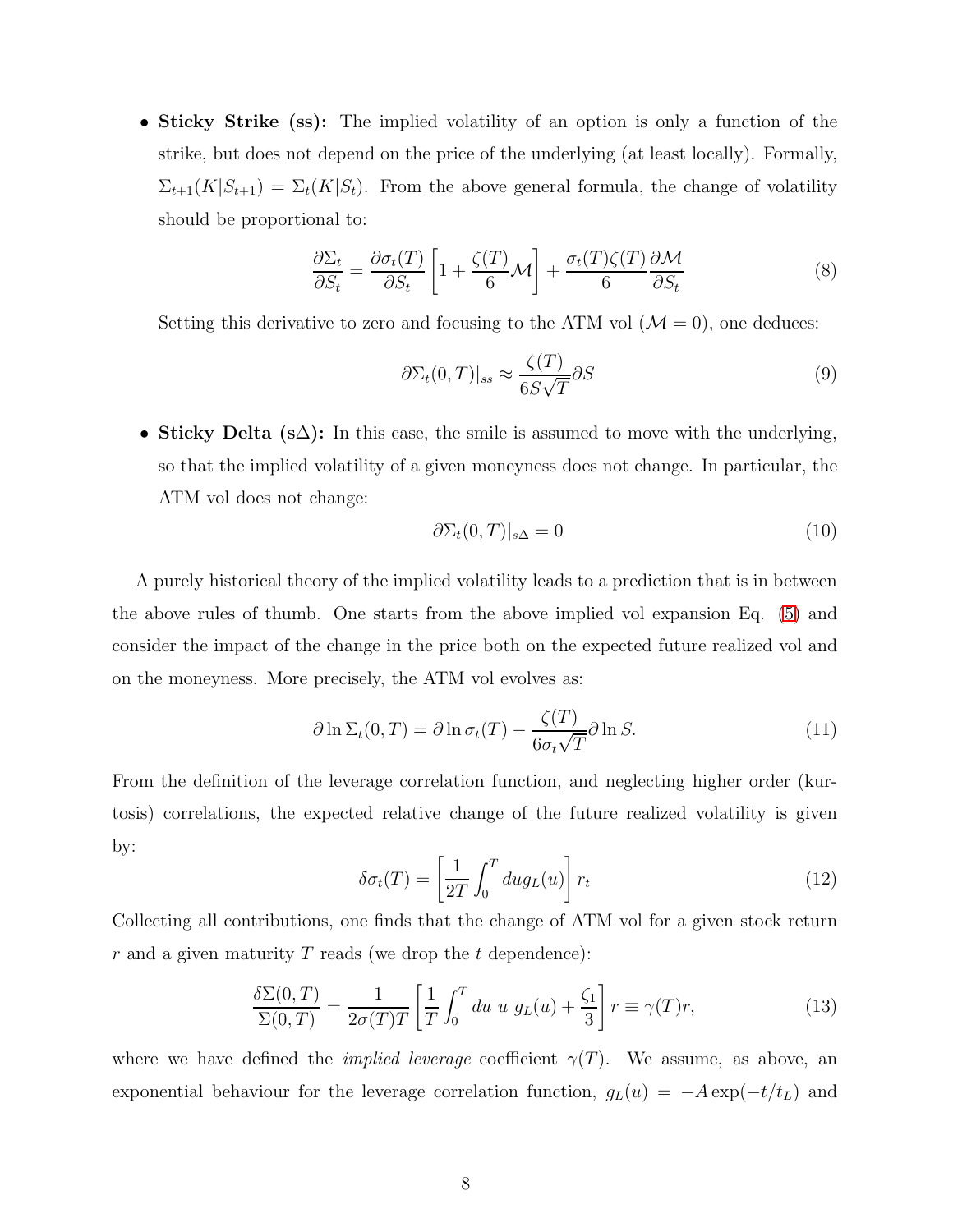neglect the  $\zeta_1$  contribution (see below). We then find that the theoretical implied leverage is given by:

$$
\gamma(T)|_{th} = -\alpha \left( \frac{1 - (1 + \tilde{T})e^{-\tilde{T}}}{\tilde{T}^2} \right); \quad \tilde{T} \equiv T/t_L \tag{14}
$$

with  $\alpha \equiv A/2\sigma(0)$ . This is the central result of this study. It should be compared to ones obtained from the sticky strike/sticky delta prescriptions:

$$
\gamma(T)|_{ss} \approx -\alpha \left(\frac{1}{\tilde{T}} - \frac{(1 - e^{-\tilde{T}})}{\tilde{T}^2}\right); \qquad \gamma(T)|_{s\Delta} = 0. \tag{15}
$$

The asymptotic behaviour of these quantities can be compared, one finds  $\gamma(T \to 0)|_{th} =$  $\gamma(T \to 0)|_{ss} = -A/4\sigma(0)$  (in agreement with the general result of Durrlemann [\[15\]](#page-13-1)) and  $|\gamma(T \to \infty)|_{th}| \propto T^{-2} \ll |\gamma(T \to \infty)|_{ss}| \propto T^{-1}$ . In other words, the sticky strike always overestimates the implied leverage, but becomes exact for short maturities compared to the leverage correlation time:  $T \ll t_L$ . The sticky delta procedure, on the other hand, always underestimates the true implied leverage, but becomes a better approximation than the sticky strike for large maturities.

# IV. COMPARISON WITH EMPIRICAL DATA: INDICES AND INDIVIDUAL **STOCKS**

These predictions are compared with empirical data on the implied leverage effect on the OEX index, large cap, mid cap and small cap stocks, in Figs. 4-7. On these plots we show the implied leverage coefficient  $\gamma(T)$  as a function of maturity. The three curves correspond to (a) the theoretical prediction  $\gamma(T)|_{th}$  computed using the historically determined leverage correlation  $g_L(t)$ , (b) the sticky strike procedure  $\gamma(T)|_{ss}$  using the same historical parameters and (c) the data obtained using from the daily change of ATM implied volatilities,  $\gamma(T)|_{imp}$ . We also show the  $\gamma = 0$  line corresponding to sticky delta. The implied data is obtained by regressing the relative daily change of ATM implied vols on the corresponding stock or index return, for each maturity. The result is then averaged over all stocks within a given tranche of market capitalisation. Similarly, the coefficient  $\alpha$  needed to compute the theoretical prediction is obtained by fitting the leverage correlation for each stock individually, normalizing it by the realized volatility over the same period, and then averaging the ratio  $A/\sigma_t$  across different stocks. It turns out that A itself is to a good approximation proportional to  $\sigma_t$  anyway [\[16\]](#page-13-3).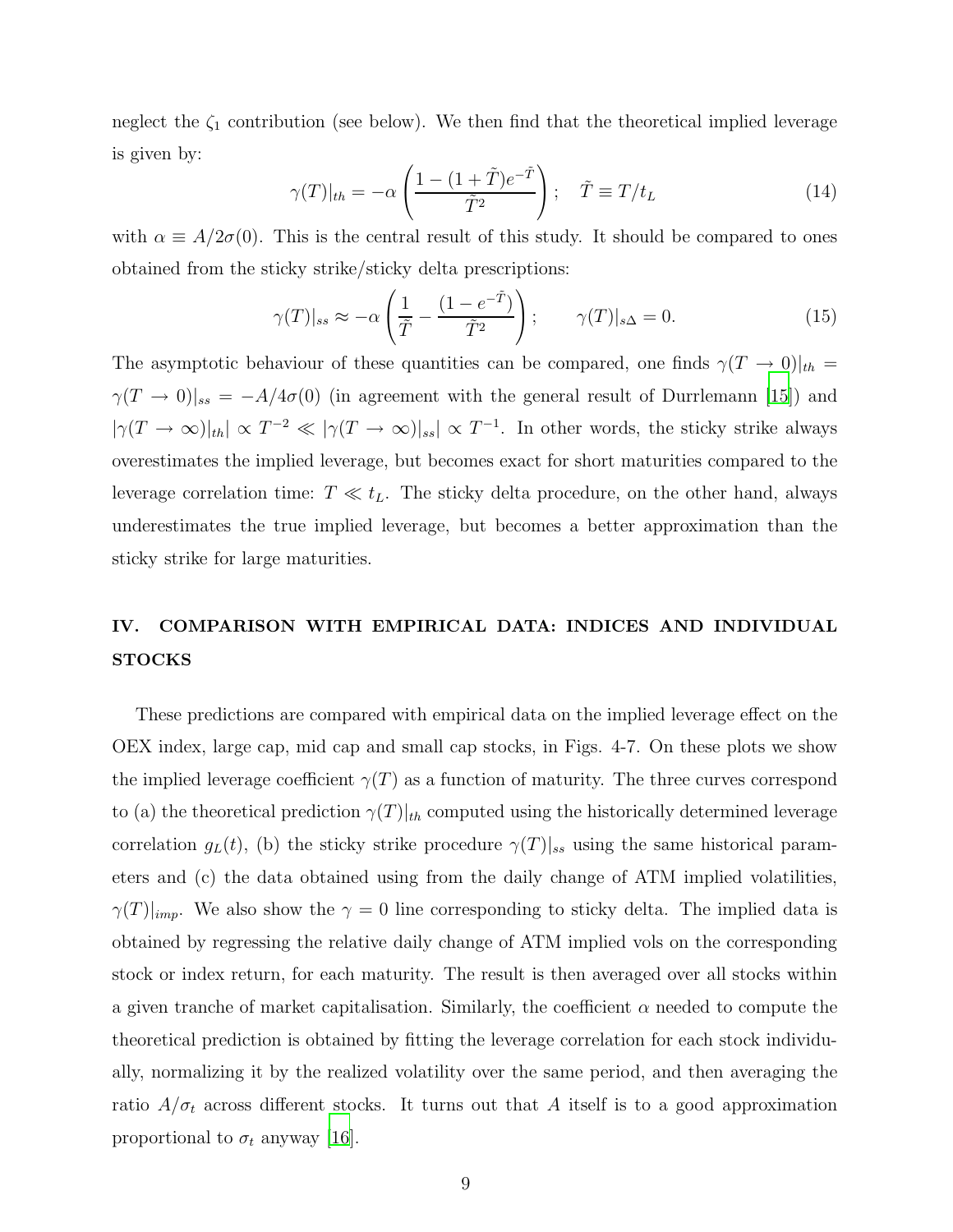It is clear from these plots that on average, implied volatilities overreact to changes of prices compared to the prediction calibrated on the historical leverage effect, except maybe for small cap stocks where the level of  $\gamma$  is in the right range at short maturities. The overestimation tends to grow with maturity, since the theoretical prediction is that  $\gamma(T \to \infty)|_{th} \sim T^{-2}$  whereas the implied value  $\gamma(T)|_{imp}$  appears to saturate at large T. In fact, the  $\gamma(T)|_{imp}$  curve appears to be well fitted by a sticky-strike prediction  $\gamma(T)|_{ss}$ , but with an effective value of the parameter A substantially larger than its historical value. This would be compatible with the fact that market makers use a simple sticky strike procedure, but with a smile that is significantly more skewed than justified by historical data. We only have partial evidence that the implied skew is indeed too large, but cannot check this directly with the data at our disposal at present. However, we believe that this is a very plausible explanation to our findings. We have furthermore checked that our conclusions are stable over different time periods.

In the above theory for  $\gamma$ , we have explicitely neglected the one-day skewness  $\zeta_1$ . Could this term explain the above discrepancy? We have checked that this term gives a small contribution to  $\gamma$  – at most 10% for short maturities. In fact, the daily skewness of individual stocks is even slightly positive, which should lead to a further (small) reduction of the implied skew and of the implied leverage effect.

Finally, we have studied more systematically the dependence of  $\gamma(T)|_{imp}$  on market capitalization M. The results are shown in Fig. 8. As expected (and already clear from Figs. 4-6),  $\gamma(T)|_{imp}$  increases (in absolute value) with M; a good fit of the dependence is:

$$
\gamma(T)|_{imp} \approx a(T) + b(T) \ln M \tag{16}
$$

where  $a$  and  $b$  are maturity dependent coefficients.

#### V. CONCLUSION

In this paper, we have provided a first principle theory for the implied volatility skew and at-the-money implied leverage effect in terms of the historical leverage correlation, i.e. the lagged correlation between past returns and future squared returns. We have compared the theoretical prediction for the implied leverage to two well known rules of thumb to manage the smile dynamics: sticky strike or sticky delta. The sticky strike is exact for small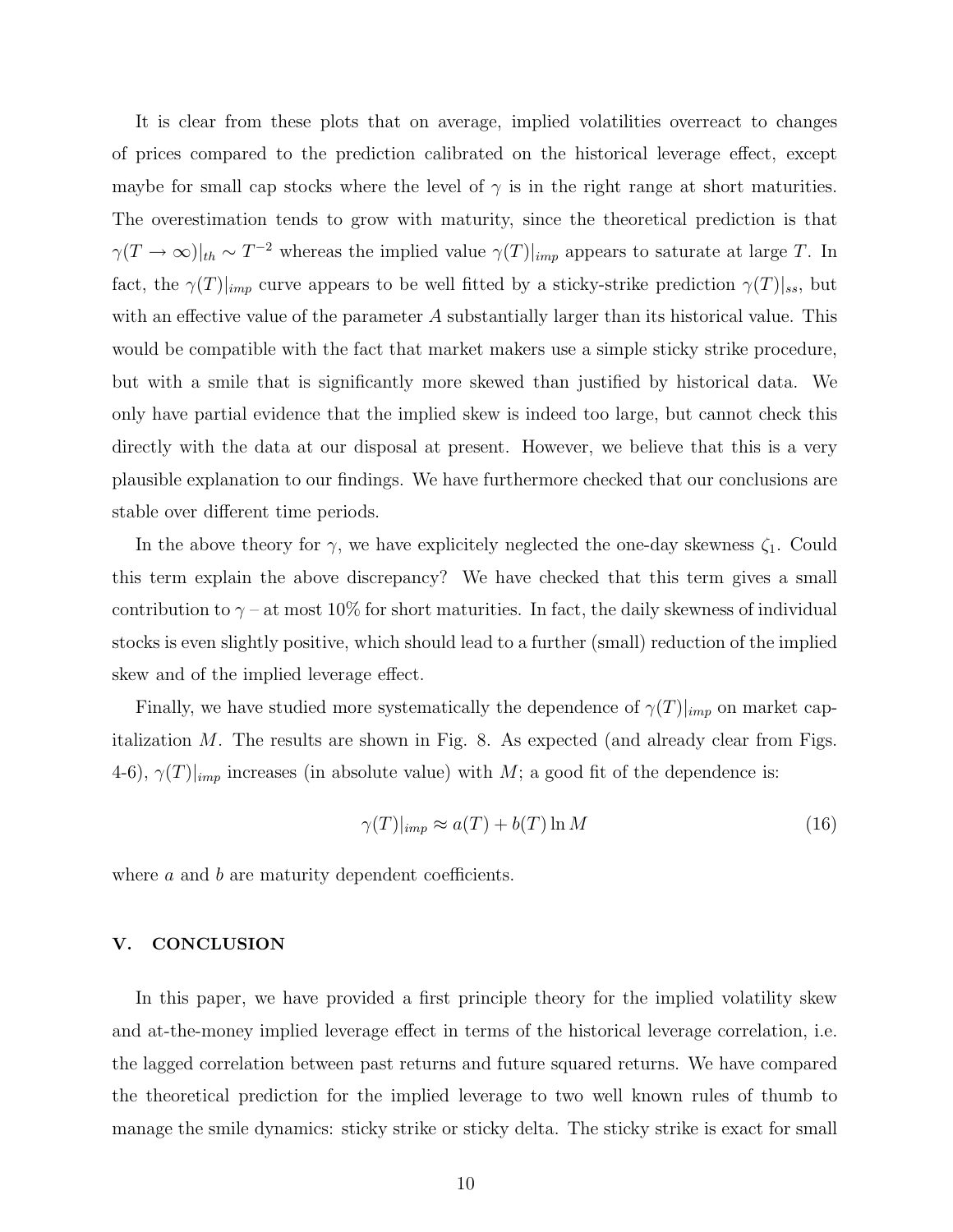maturities, but is an upper bound to the theoretical result otherwise. The sticky delta is a (trivial) lower bound, which however becomes more accurate than sticky strike at large maturities.

We have then compared these theoretical results to data coming from option markets. We find that the implied volatility strongly over-reacts, on average, to change of prices, especially for long dated options. A plausible interpretation is that market makers tend to use a sticky strike rule, with an exaggerated skewness of the volatility smile. It would be interesting to test this hypothesis directly, with full option smile data and not only at-the-money vols like in this study.

We have also provided an empirical study of the market cap dependence of these effects. We find that both the historical and implied leverage effect is stronger for larger cap stocks, with a roughly logarithmic dependence on market cap. Although this is partly explained in terms of the ratio of the idiosyncratic vol to the total vol (smaller for larger cap stocks), we find that the index/idiosyncratic leverage effect is stronger for these large caps. This may relate to the risk aversion interpretation of the leverage effect put forth in [\[16\]](#page-13-3): since large cap stocks are followed by more market participants, feedback effects could be stronger there.

- <span id="page-10-0"></span>[1] Cont R., da Fonseca J., Dynamics of implied volatility surfaces , Quantitative Finance, 2, 45, (2002); Cont R., Durrelmann V., da Fonseca J., Stochastic Models of Implied Volatility Surfaces, Economic Notes, 31, (2002)
- <span id="page-10-1"></span>[2] For a nice review on these rules of thumb, see: T. Daglish, J. Hull, W. Suo, Volatility surfaces: theory, rules of thumb and empirical evidence, Quantitative Finance, 7, 507, (2007).
- <span id="page-10-2"></span>[3] Dupire B., Pricing with a Smile, Risk Magazine, 7, 18-20 (1994).
- <span id="page-10-3"></span>[4] Derman, E., Kani I, Riding on a Smile Risk Magazine, 7, 32-39 (1994); Derman E., Kani I., Zou J. Z., The Local Volatility Surface: Unlocking the Information in Index Options Prices Financial Analysts Journal, (July-Aug 1996), pp. 25-36.
- <span id="page-10-4"></span>[5] Hagan P., Kumar D., Lesniewski A., and Woodward D., Managing smile risk, Wilmott magazine, 84-108, September 2002.
- <span id="page-10-5"></span>[6] Cont R., Tankov P. : Financial Modelling with Jump Processes, Chapman & Hall / CRC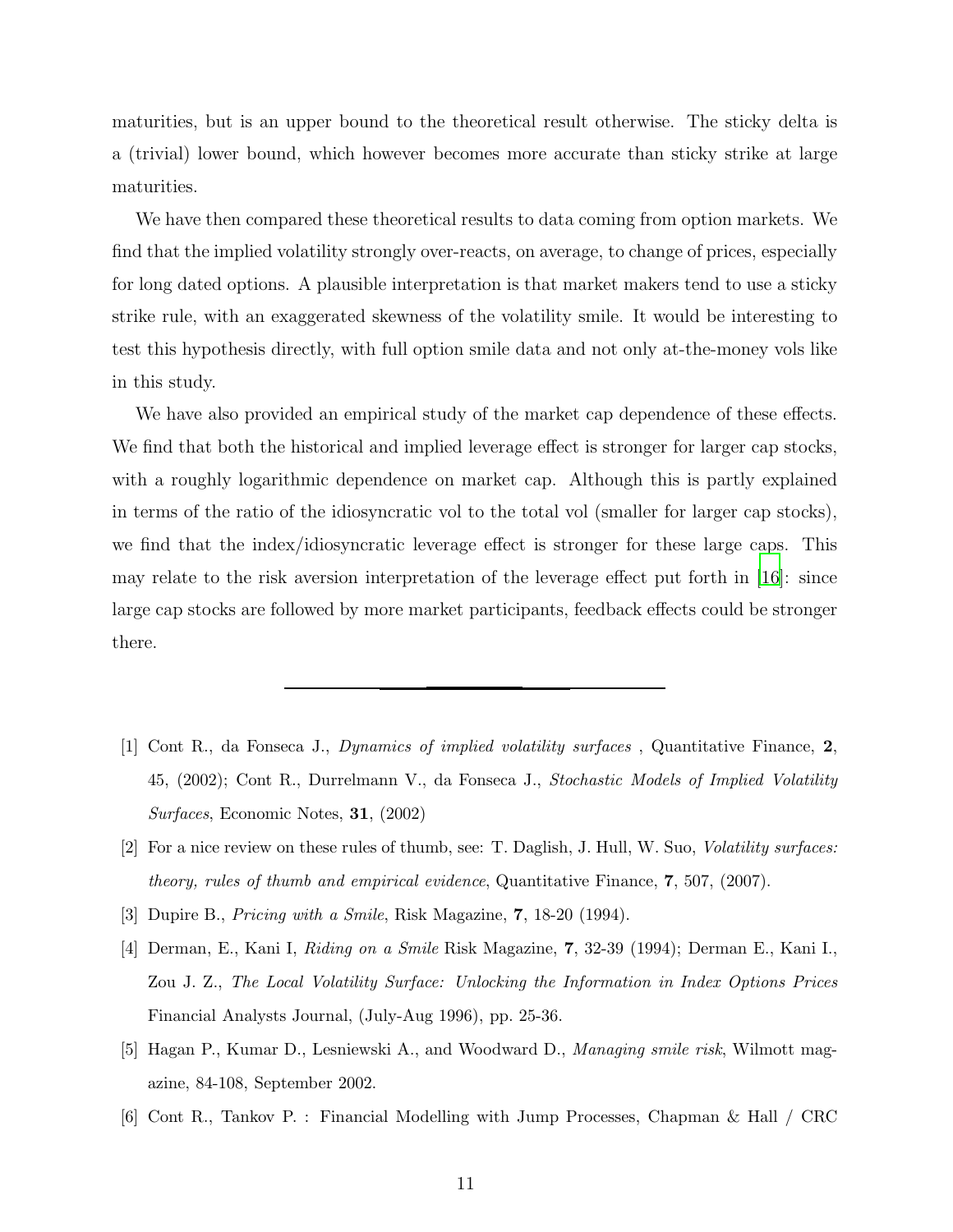

FIG. 4: Comparison between the implied leverage coefficient  $\gamma(T)|_{imp}$  and the various theoretical predictions, sticky strike  $\gamma(T)|_{ss}$ , striky delta  $\gamma(T)|_{s\Delta} = 0$ , and historical  $\gamma(T)|_{th}$ , for large cap US stocks in the period 2004-2008. Note that the implied volatility over-reacts to stock moves, in particular for large maturities. The effect can be roughly accounted for by the use of a sticky-strike rule with an implied skewness overestimated by  $\sim 50\%$  at short maturities and  $\sim 100\%$  at large maturities. The error bars are statistical and assume all stocks in the pool behave the same way.



FIG. 5: Same as Fig. 4, but for mid-cap US stocks.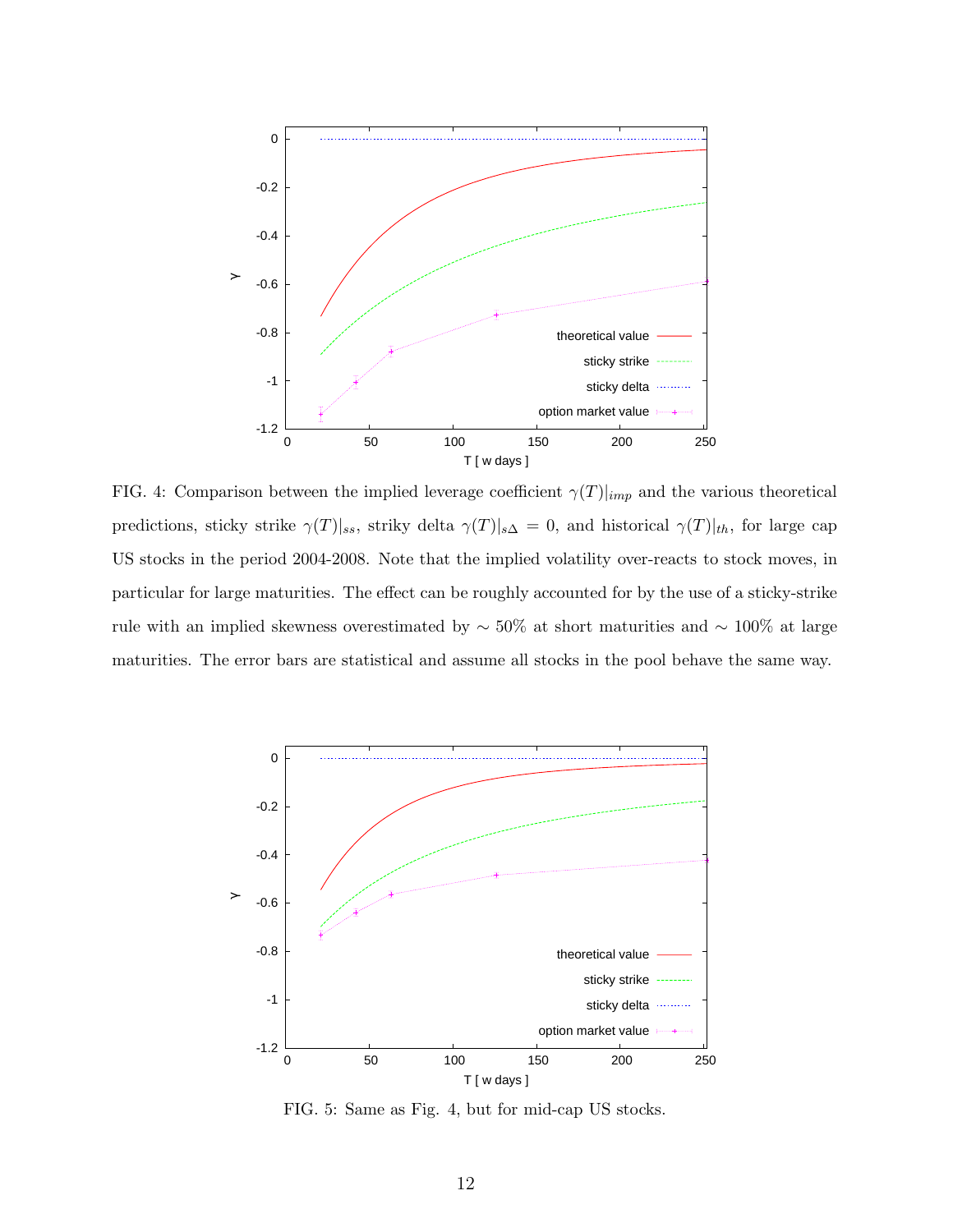

FIG. 6: Same as Fig. 4, but for small-cap US stocks. In this case, the implied leverage appears to have the correct amplitude for small maturities, but the term structure of  $\gamma(T)$  is anomalously flat here.

Press, (2003).

- <span id="page-12-0"></span>[7] Gatheral J. : The Volatility Surface: A Practitioner's Guide, Wiley Finance (2006).
- <span id="page-12-1"></span>[8] Henry-Labordère P. : Analysis, Geometry, and Modeling in Finance: Advanced Methods in Option Pricing, Chapman & Hall / CRC Press, forthcoming.
- <span id="page-12-2"></span>[9] Muzy J.-F., Delour J., Bacry E., Modelling fluctuations of financial time series: from cascade process to stochastic volatility model, Eur. Phys. J. B 17, 537-548 (2000); Bacry E., Delour J. and Muzy J.-F., Multifractal random walk, Phys. Rev. E 64, 026103 (2001).
- <span id="page-12-3"></span>[10] Borland L., Bouchaud J.-P., Muzy J.-F., Zumbach G., The dynamics of Financial Markets: Mandelbrot's multifractal cascades, and beyond, Wilmott Magazine, March 2005. Borland L., Bouchaud J.-P., On a multi-timescale feedback model for volatility fluctuations, arXiv/physics.0507073
- <span id="page-12-4"></span>[11] Backus D., Foresi S., Li K. and Wu L., Accounting for Biases in Black-Scholes (1997). CRIF Working Paper series. Paper 30.
- <span id="page-12-5"></span>[12] Potters M., Cont R., Bouchaud J.-P., Financial Markets as Adaptive Ecosystems, Europhys. Lett. **41**, 239 (1998).
- <span id="page-12-6"></span>[13] Bouchaud J.-P., Potters M.: Theory of Financial Risk and Derivative Pricing, Cambridge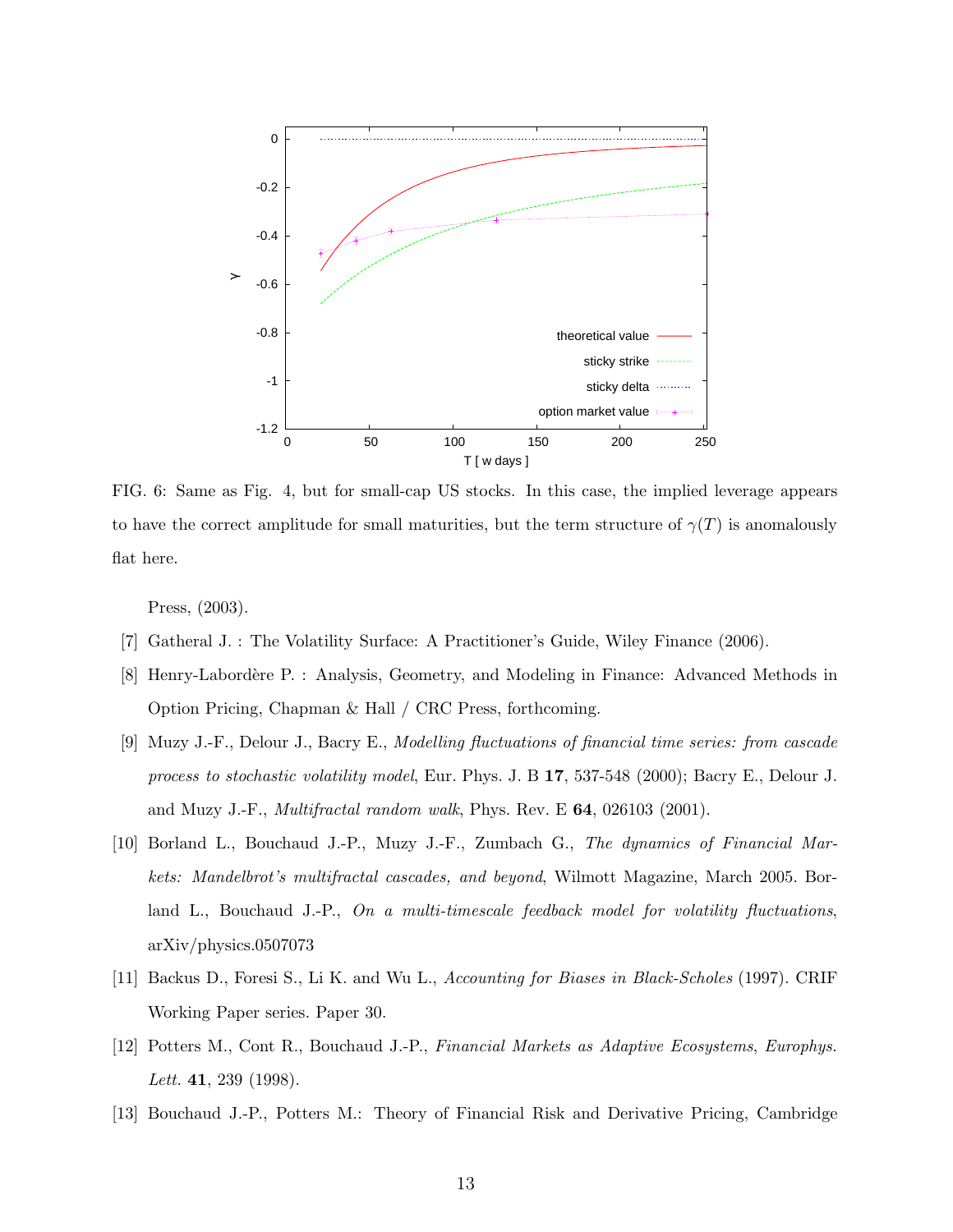

FIG. 7: Same as Fig. 4, but for the OEX index. Now the implied skewness needed to explain the data with sticky strike is overestimated by a factor 2 to 3.

University Press, (2000 & 2004)

- <span id="page-13-0"></span>[14] Fouque J-P, Papanicolaou G., Sircar R. : Derivatives in Financial Markets with Stochastic Volatility, Cambridge University Press, (2000)
- <span id="page-13-1"></span>[15] Durrleman V, From Implied to Spot Volatilities. PhD thesis, Department of Operations Research & Financial Engineering, Princeton University, 2004.
- <span id="page-13-3"></span>[16] Bouchaud J.-P., Matacz A., Potters M., The leverage effect in financial markets: retarded volatility and market panic Physical Review Letters, 87, 228701 (2001)
- <span id="page-13-4"></span>[17] Perello J., Masoliver J., Bouchaud J.-P., Multiple time scales in volatility and leverage correlations: a stochastic volatility model, Appl. Math. Fin. 11, 1 (2004).
- <span id="page-13-2"></span>[18] In fact, this formula assumes that the three-point return cumulant,  $\langle r_i r_j r_k \rangle_c$ , is zero when  $i \neq j \neq k$ . We have checked empirically that this term is small, even summed over non coinciding times.
- <span id="page-13-5"></span>[19] There is in principle a fourth contribution describing the effect of the idiosyncratic part of the return of future market volatility, but is is found to be extremely small, as expected intuitively.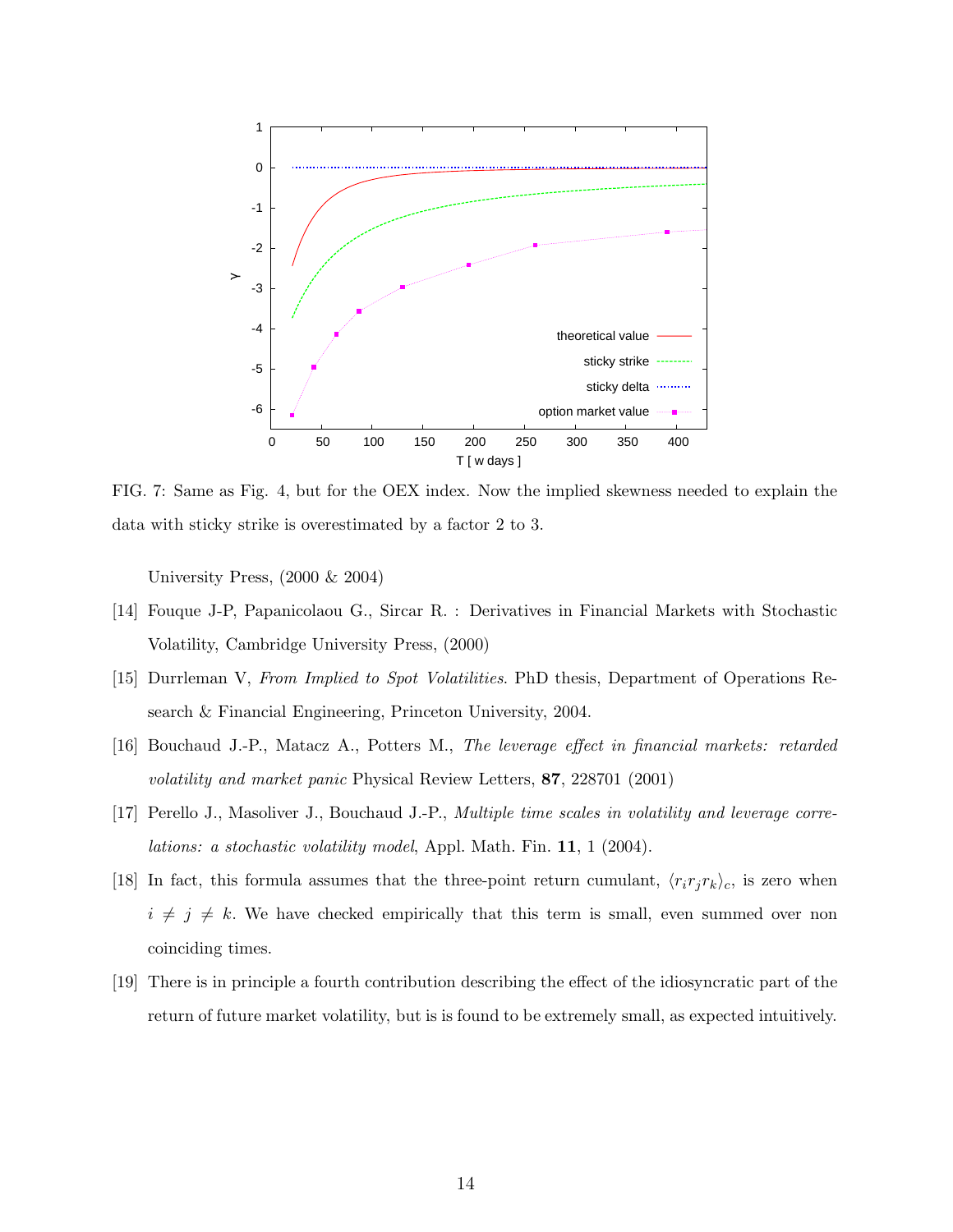

FIG. 8: Scatter plot of the implied leverage coefficient  $\gamma(T)|_{imp}$  as a function of the log market cap, and linear regression for  $T = 1$  months and  $T = 1$  year. The linear regressions are, respectively:  $\gamma(T)|_{imp} = 1.37 - 0.60 \log_{10} M$  and  $\gamma(T)|_{imp} = 0.44 - 0.25 \log_{10} M.$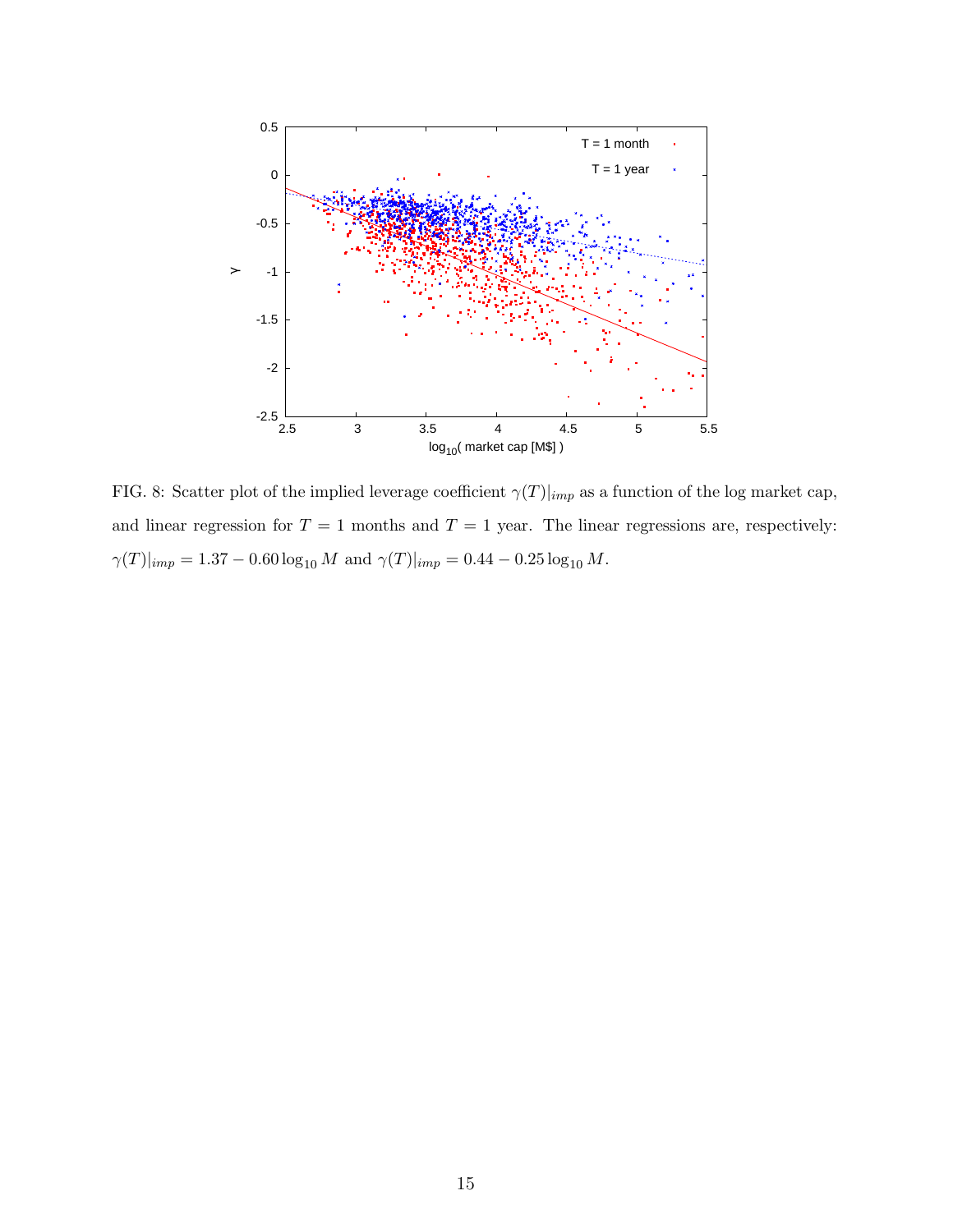

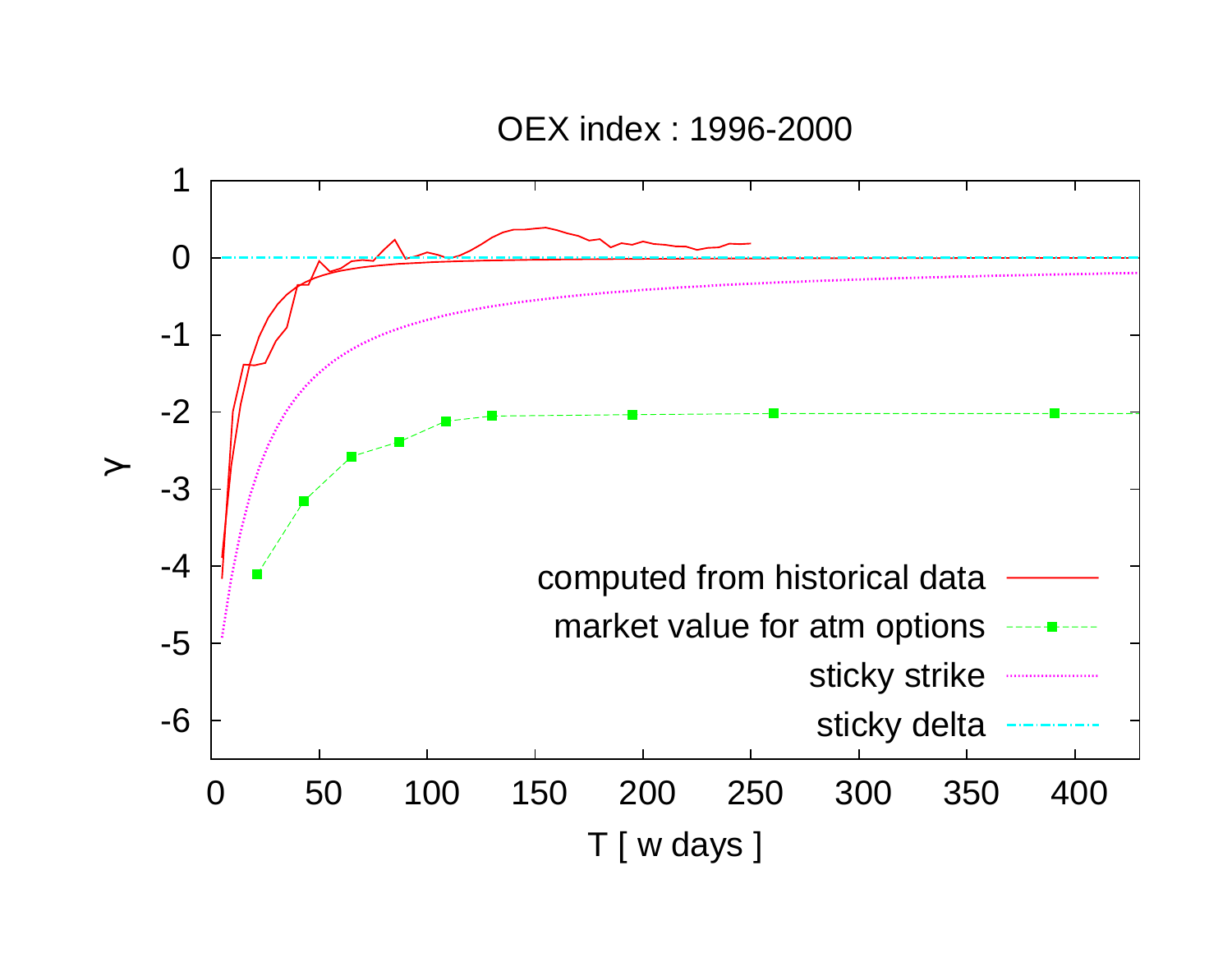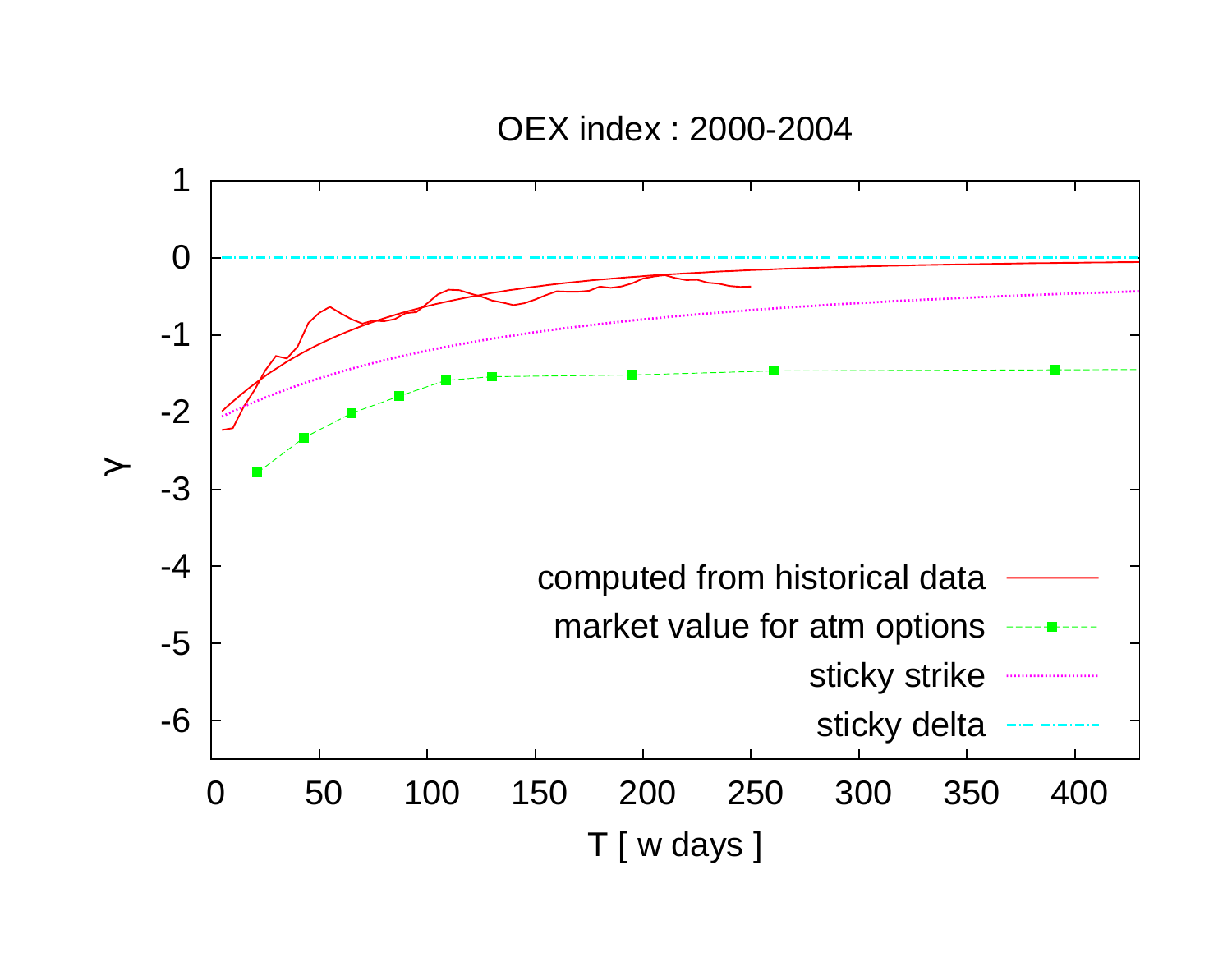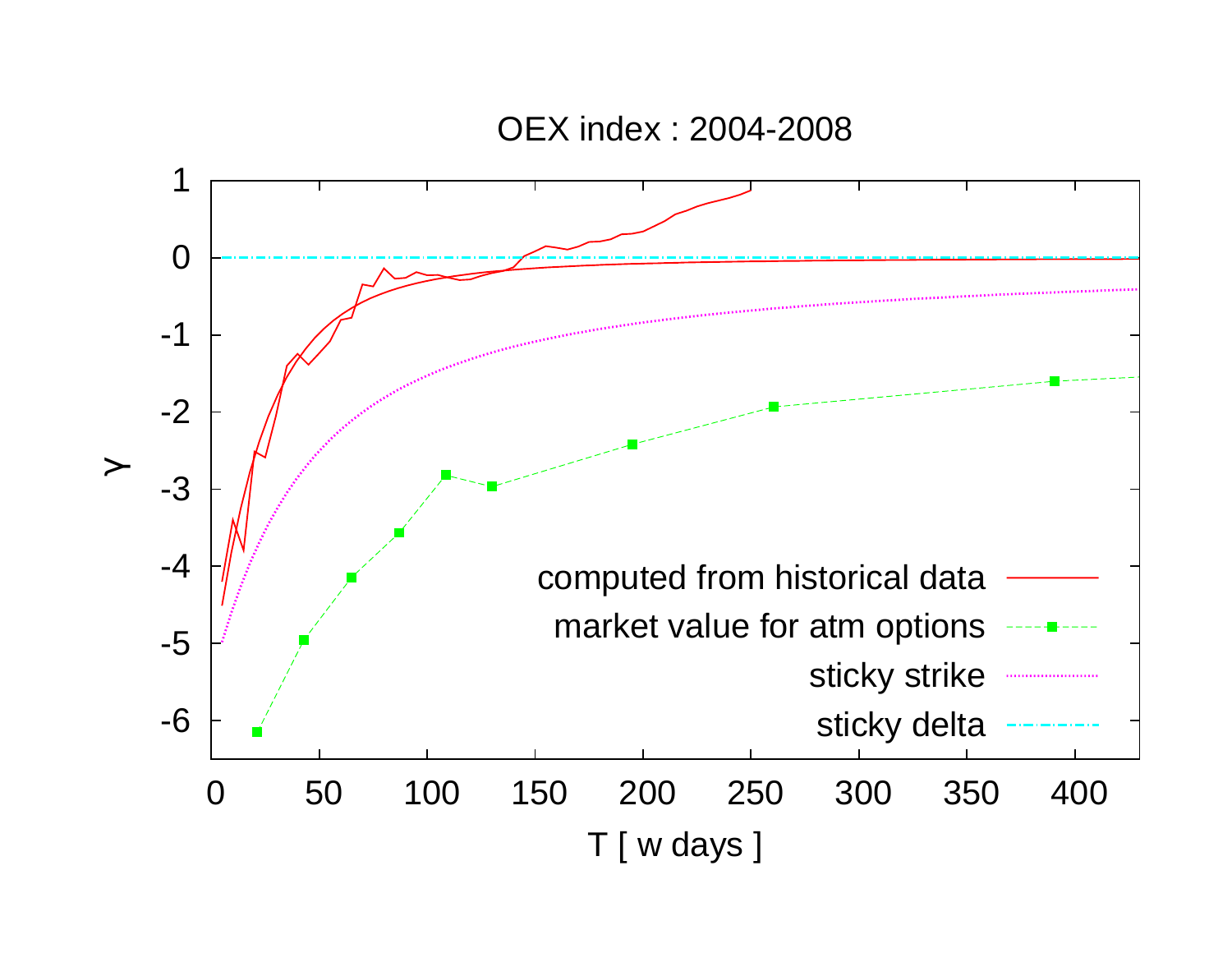OEX index



volatility